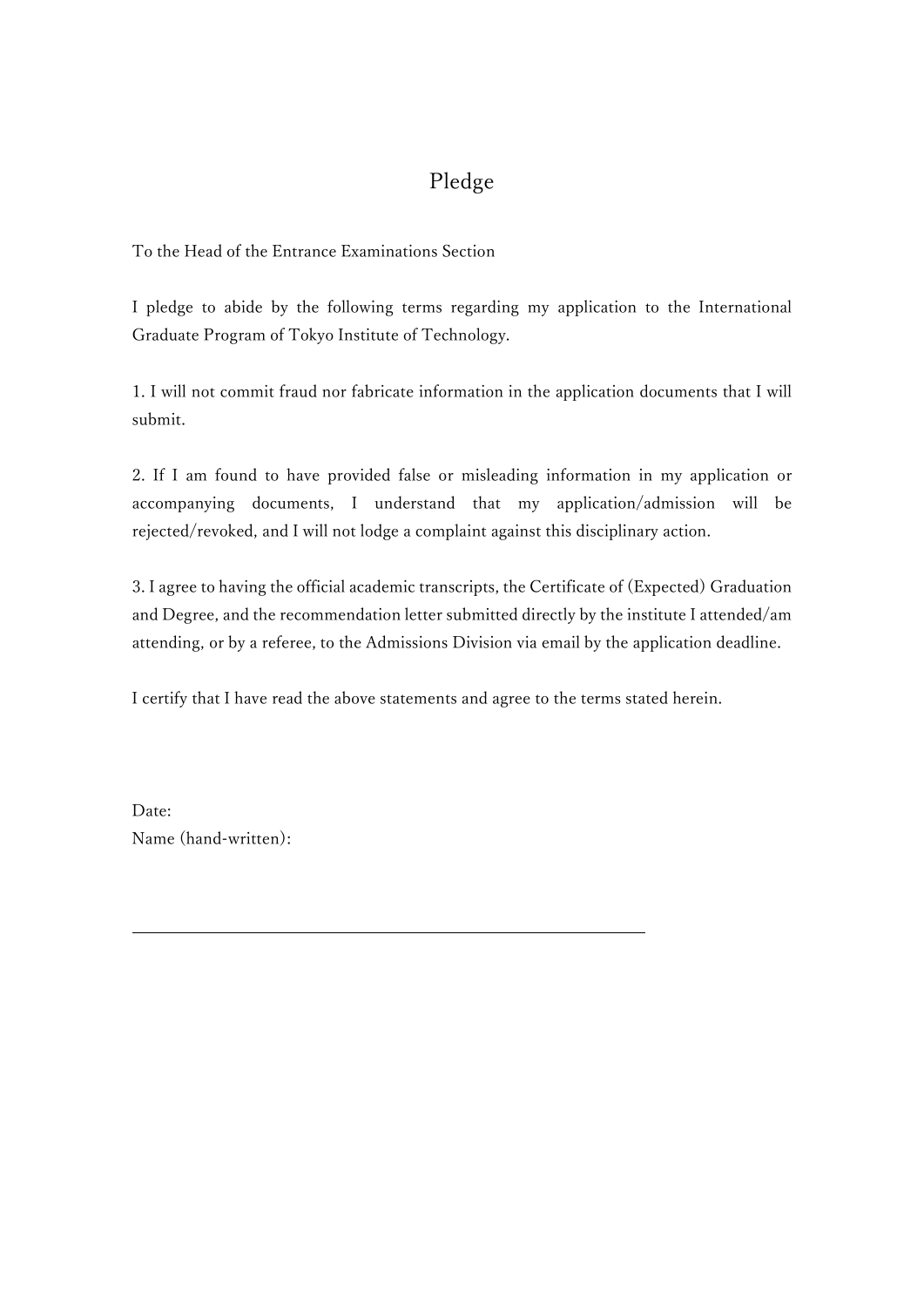#### Tokyo Institute of Technology International Graduate Program(C) Commencing in September 2021 【CHECKLIST】

1) The application should be typed if possible, or neatly handwritten in block letters.

2) Numbers should be in Arabic numerals.

| Nationality |
|-------------|
|             |
|             |
|             |

#### 【Intended Program】

Please fill in the name of your intended department and major. As for the exact name of the department, please refer to the Application Guide.

Faculty members are affiliated with schools and assigned to teach for majors. Students must select a major that is indicated on the lists of faculties. Please ask your intended academic supervisor which major you should select. Requirements for completion of a degree are stipulated for each major.

| Intended department: |  |
|----------------------|--|
| Intended major:      |  |

Please check your intended degree program. You must consult your intended academic supervisor as laboratories may not always admit applicants at both degree levels.

□ Master's Program □ Doctoral Program

Please fill in the name of your intended academic supervisor. Prior to submitting your application materials to the Admissions Division, you must arrange for a Tokyo Institute of Technology faculty member to serve as your academic supervisor in order to be considered for admittance.

Intended academic supervisor:

reach you by email.

【Admission Result】 Admission result will be notified to all applicants by email in the middle of June 2021. Please provide us with your address and telephone numbers as well as email address in case we cannot

|         | Country: Letter and the contract of the contract of the contract of the contract of the contract of the contract of the contract of the contract of the contract of the contract of the contract of the contract of the contra |
|---------|--------------------------------------------------------------------------------------------------------------------------------------------------------------------------------------------------------------------------------|
|         |                                                                                                                                                                                                                                |
| E-mail: |                                                                                                                                                                                                                                |

\*Attention: If any of the above information changes after submitting your application materials, please inform the Admissions Division at Tokyo Institute of Technology immediately.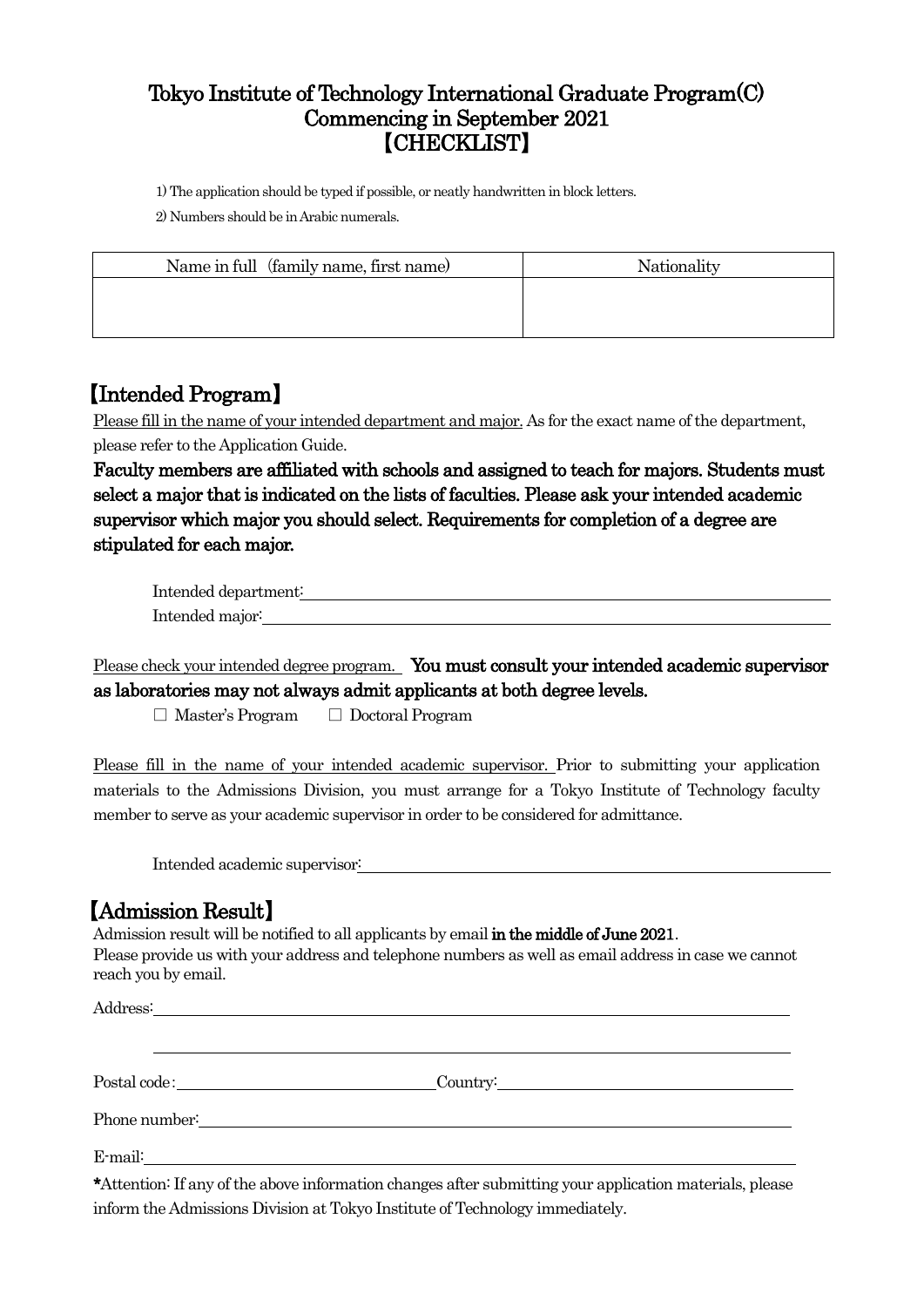## 【Application Documents】

Before your submission, please be sure all required documents are ready.

- $\Box$  0. Pledge (with a hand-written signature and dates)
- $\Box$  1. Checklist (This form)
- $\Box$  2. Application Form
- □ 3. Field of Study and Study Program [Research Proposal]
- $\Box$  4. Official Academic Transcripts from both undergraduate and graduate schools \*The document must be emailed directly to the Admissions Division by the university that applicants previously attended or currently attending.
- $\Box$  5. Certificate Confirming Graduation and Degree or Expected Graduation and Degree from graduate school

\*The document must be emailed directly to the Admissions Division by the university that applicants previously attended or currently attending.

- $\Box$  6. Summary of Thesis (free format) A brief summary of thesis. Applicants who have not written a master's thesis in their graduate program must submit a brief summary of study or research in their master's program. (Applicants to the doctoral program under eligibility condition (3) are not required to submit this.)
- □ 7.English Proficiency Test Score Report Please be sure to check the following box (es) and write the date of test you took.
	-
	- $\Box$  TOEFL (test date: YYYY/ MM/ DD)<br> $\Box$  TOEIC (test date: YYYY/ MM/ DD) (test date: YYYY/ MM/ DD)
	- $\Box$  IELTS (test date: YYYY/ MM/ DD)
	- $\Box$  Approved for Exemption from the score report submission (Approved by the department on YYYY/MM/DD)

\*If approved, please submit the email or letter of approval issued by the department.

- $\Box$  8. Evaluation Sheet with Recommendation from a supervisor or head of department or similar official at the last university attended to verify the potential of the applicant \*The document must be emailed directly to the Admissions Division by the referee.
- □ 9. Consent of a Tokyo Institute of Technology Faculty Member Email correspondence or any other verification that a Tokyo Tech faculty member has consented to act as academic supervisor during the intended period of study at Tokyo Tech
- $\Box$  10. Copy of applicant's passport or residence card A photocopy including applicant's name, nationality, date of birth, and photo
- $\Box$  11. Verification of Application Fee Payment "Payment Verification" page from the website.

#### 【Application Documents for Individual Assessment】

- $\Box$  1. Application for Individual Assessment of Admission Eligibility (attached form) with the following supplementary documents:
	- $\triangleright$  For applicants to the Master's Program:
		- ・Certificate of Enrollment as a research student/fellow after graduation from an undergraduate course of study at a university
	- $\triangleright$  For applicants to the Doctoral Program
		- ・Research Achievements
		- ・Outline of Research (free format, approximately 300 words)

This form is only for applicants requesting special admission consideration based on the eligibility condition A(4) and A(5) (A(3), if applicable) for the Master's Program, or B(3) for the Doctoral Program, as set forth in Section 3,"Eligibility" in the application guide.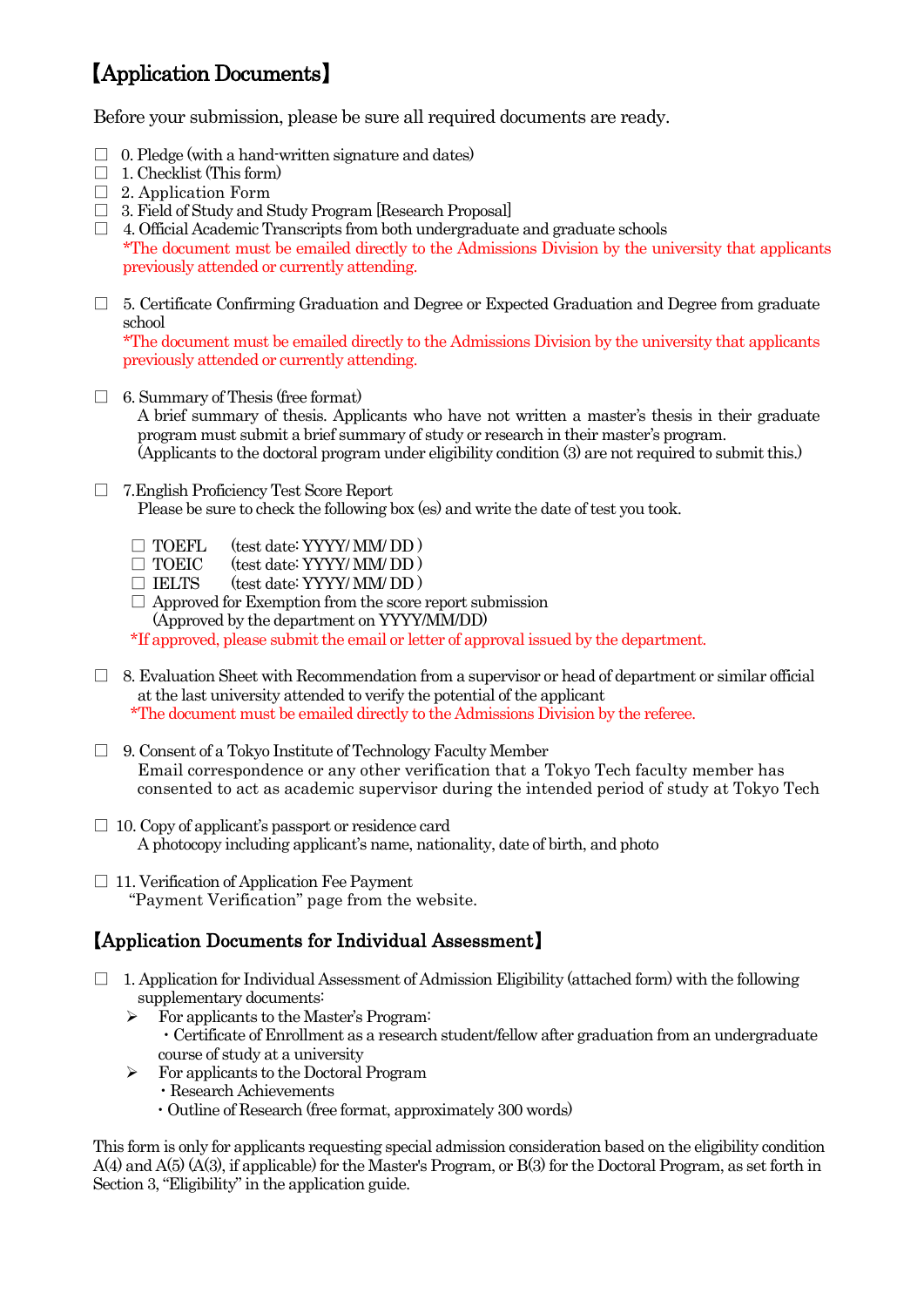【Application Documents for Scholarship】 Applicants who wish to apply for the scholarship are required to check the following box, fill in the designated scholarship application form, and prepare the other necessary documentation. (You can choose multiple answers for this question.)

 $\Box$  MEXT( $\cdot$ SGU $\cdot$ ) (the Japanese Government Scholarship)

□ JASSO \*Overseas Applicants Only

\* Please note that those who are granted any other scholarship that cannot be combined with other scholarships cannot apply to receive for this scholarship simultaneously. (The monthly amount of this scholarship is JPY 48,000. The monthly amount is subject to change as specified by JASSO.) This scholarship will be paid from October, 2021 to March, 2022 (6 months). Applicants must pay the admission and tuition fees even if they are selected as a recipient of this scholarship.

□ Asian Development Bank-Japan Scholarship Program (ADB-JSP)

Please state if you will receive any financial assistance from any organization to support your study in Japan, and if so, the name of the organization and amount of monthly stipend.

#### 【VISA】

 $\overline{a}$ 

 $\overline{a}$ 

Applicants residing outside Japan and planning to apply for a College Student Visa are required to check the following box.

□ College Student VISA

### 【Mailing Instructions】

Digital version of application documents (except for document 4, 5, and 8) as well as the pledge (document 0) must be sent by email to the Admissions Division at [igp.submission@jim.titech.ac.jp](mailto:igp.submission@jim.titech.ac.jp) by the deadline. Applicants do not need to send a hard copy of those application documents by postal mail. Applicants must send all application documents as PDF files and send them all in a single, password-protected ZIP file. Please be sure to notify the Admissions Division of the password in a separate email. When submitting, please write the following in the subject line: [Submission] IGP(C)2021.09\_Applicant's FULL NAME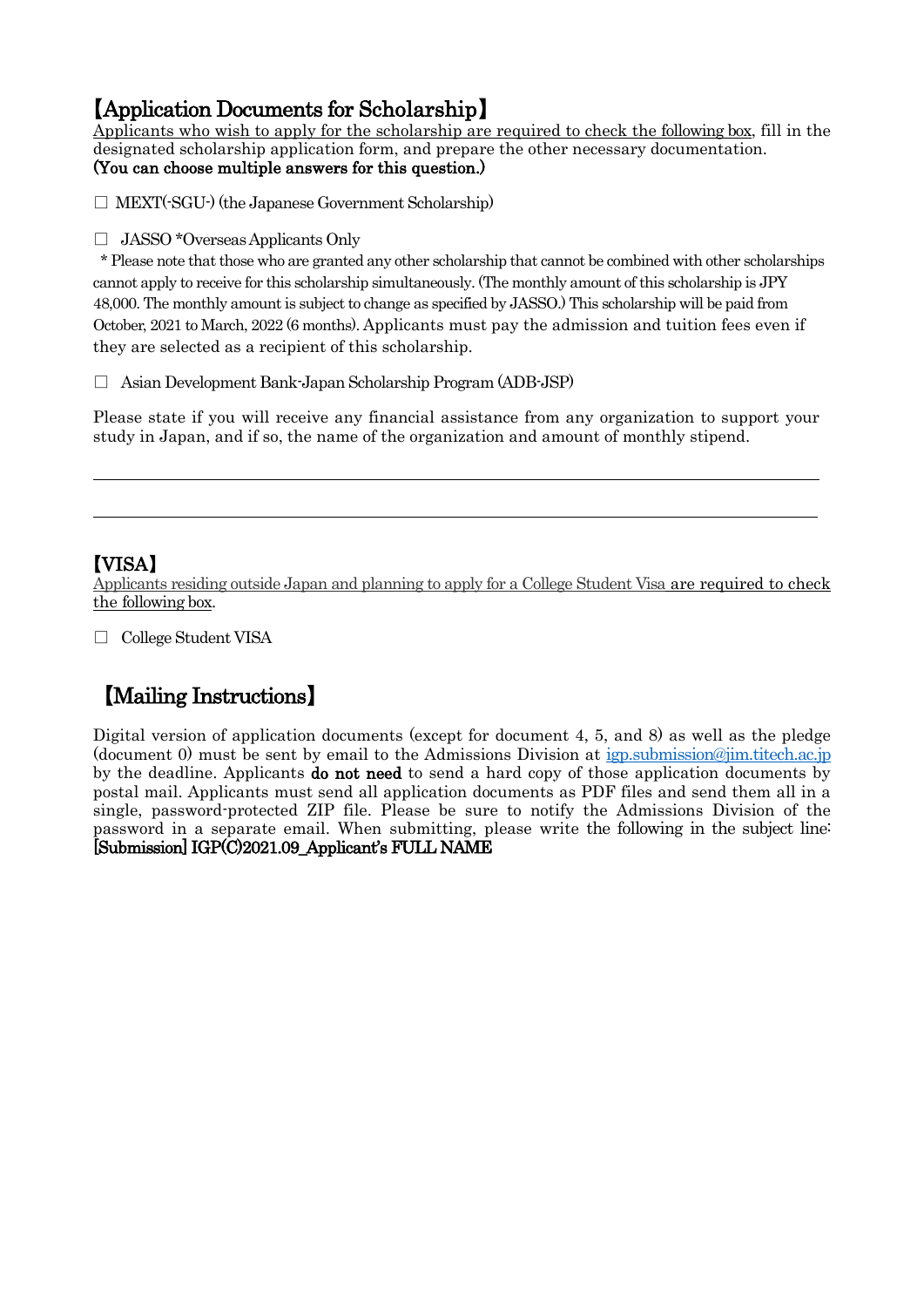| Application for Admission to Tokyo Institute of Technology<br>International Graduate Program (C) Commencing in September 2021                                                                                                                                                                                                                                                                                                                                                          |                          |                                                       |                  |                                 |                                                         |                           |  |          |                                                          |  |
|----------------------------------------------------------------------------------------------------------------------------------------------------------------------------------------------------------------------------------------------------------------------------------------------------------------------------------------------------------------------------------------------------------------------------------------------------------------------------------------|--------------------------|-------------------------------------------------------|------------------|---------------------------------|---------------------------------------------------------|---------------------------|--|----------|----------------------------------------------------------|--|
| 記入上の注意<br><b>INSTRUCTIONS</b><br>1. タイプまたは手書きでブロック体で明瞭に記入すること。<br>1. Type application, if possible, or write neatly by hand in block letters.<br>2. 数字は算用数字を用いること。<br>2. Use Arabic numerals.<br>3. 年号はすべて西暦とすること。<br>3. Write years in western calendar.<br>4. 固有名詞はすべて正式な名称とし、一切省略しないこと。<br>4. Write proper nouns in full without abbreviation.<br>※本申請書に記載された個人情報については、本選考のため以外には<br>※ Personal data entered in this application will only be used for selection purpose.<br>使用しない。 |                          |                                                       |                  |                                 |                                                         |                           |  |          |                                                          |  |
|                                                                                                                                                                                                                                                                                                                                                                                                                                                                                        |                          |                                                       |                  |                                 |                                                         |                           |  |          |                                                          |  |
| 自国語<br>Native language<br>1.氏名                                                                                                                                                                                                                                                                                                                                                                                                                                                         | Surname (姓)              |                                                       |                  | Given name (名)                  |                                                         |                           |  |          | Middle name (ミドルネーム)                                     |  |
| Name<br>アルファヘット<br>Alphabet                                                                                                                                                                                                                                                                                                                                                                                                                                                            |                          | Surname (姓)<br>Given name (名)<br>Middle name (ミドルネーム) |                  |                                 |                                                         |                           |  |          |                                                          |  |
| ※綴りはパスポートの表記と同一にすること                                                                                                                                                                                                                                                                                                                                                                                                                                                                   |                          |                                                       |                  |                                 | Write your name exactly as it appears in your passport. |                           |  |          |                                                          |  |
| 2.性別<br>Gender                                                                                                                                                                                                                                                                                                                                                                                                                                                                         | 男 Male<br>□              | П                                                     | $\star$ Female   | 3. 結婚歴<br><b>Marital Status</b> |                                                         | □独身 Single<br>□既婚 Married |  |          | 写真(4.5cm×3.5cm) Photo<br>Paste your photo or digital     |  |
| 4.国籍<br>Nationality                                                                                                                                                                                                                                                                                                                                                                                                                                                                    |                          | image taken within 6 months.<br>Write your name and   |                  |                                 |                                                         |                           |  |          |                                                          |  |
| 5.日本国籍<br>Japanese Nationality                                                                                                                                                                                                                                                                                                                                                                                                                                                         | 無<br>0<br>N <sub>O</sub> |                                                       | 口有<br><b>YES</b> |                                 |                                                         |                           |  |          | nationality on the back of the<br>photo.<br>6ヶ月以内に撮影した写真 |  |
| 6.生年月日<br>Date of Birth                                                                                                                                                                                                                                                                                                                                                                                                                                                                |                          | 年<br>уууу                                             | 月<br>mm          | 日<br>dd                         | 年齢 (2021/9/30現在)<br>Age (As of September                | 30,2021)                  |  | 歳<br>yrs | またはデジタル画像を貼る<br>こと。写真の裏面に名前と<br>国籍を書くこと。                 |  |
| 7.(1)現住所<br>国名<br><b>Current Address</b><br>Country                                                                                                                                                                                                                                                                                                                                                                                                                                    |                          |                                                       |                  |                                 |                                                         |                           |  |          |                                                          |  |
| (2)電話番号<br>(4) Email<br>Phone number                                                                                                                                                                                                                                                                                                                                                                                                                                                   |                          |                                                       |                  |                                 |                                                         |                           |  |          |                                                          |  |
| ※可能な限り、渡日前~日本留学中~帰国後にわたり使い続けることが予想されるEmailアドレスを記入すること。<br>You are suggested to write an email address that can be used continuously before, during and after your stay in Japan.                                                                                                                                                                                                                                                                                                       |                          |                                                       |                  |                                 |                                                         |                           |  |          |                                                          |  |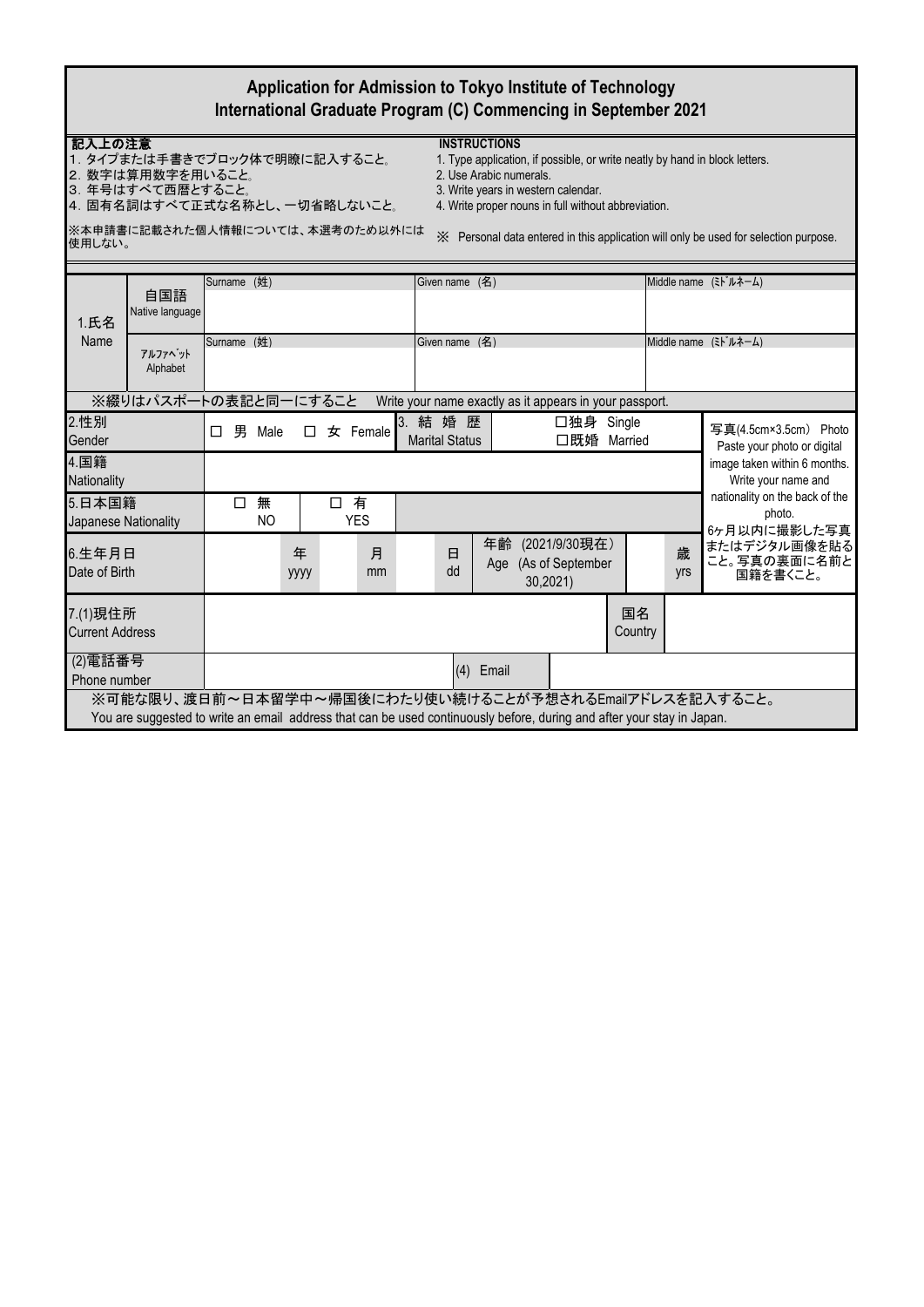| 8. 学歴<br>Academic record                                                                                                                |                                |  |                                                     |         |                                                                                             |                                                                                                            |  |           |               |                                                                                  |                                                                                                          |      |  |  |
|-----------------------------------------------------------------------------------------------------------------------------------------|--------------------------------|--|-----------------------------------------------------|---------|---------------------------------------------------------------------------------------------|------------------------------------------------------------------------------------------------------------|--|-----------|---------------|----------------------------------------------------------------------------------|----------------------------------------------------------------------------------------------------------|------|--|--|
| <b>INSTRUCTIONS</b>                                                                                                                     |                                |  |                                                     |         |                                                                                             |                                                                                                            |  |           |               |                                                                                  |                                                                                                          |      |  |  |
| 1. 幼稚園・保育所教育は含まれない。                                                                                                                     |                                |  |                                                     |         |                                                                                             | 1. Exclude kindergarten education and nursery school education.                                            |  |           |               |                                                                                  |                                                                                                          |      |  |  |
| 2.「大学予備教育」は後期中等教育に含まれる。                                                                                                                 |                                |  |                                                     |         | 2. Preparatory education for university admission is included in upper secondary education. |                                                                                                            |  |           |               |                                                                                  |                                                                                                          |      |  |  |
|                                                                                                                                         | 3.「大学入学資格試験」に合格している場合には、その旨「特記 |  |                                                     |         |                                                                                             |                                                                                                            |  |           |               |                                                                                  |                                                                                                          |      |  |  |
| 事項」欄に記入すること。                                                                                                                            |                                |  |                                                     |         |                                                                                             | 3. If the applicant has passed the university entrance qualification, indicate this in the Remarks column. |  |           |               |                                                                                  |                                                                                                          |      |  |  |
|                                                                                                                                         |                                |  |                                                     |         |                                                                                             |                                                                                                            |  |           |               |                                                                                  |                                                                                                          |      |  |  |
| 4.「飛び級」をしている場合には、その旨を「特記事項」欄に記入                                                                                                         |                                |  |                                                     |         |                                                                                             |                                                                                                            |  |           |               | 4. Any school years or levels skipped should be indicated in the Remarks column. |                                                                                                          |      |  |  |
| すること。(例)高校3年次を飛び級により短期卒業)                                                                                                               |                                |  |                                                     |         |                                                                                             | Example: Skipped senior year for the early graduation.                                                     |  |           |               |                                                                                  |                                                                                                          |      |  |  |
|                                                                                                                                         |                                |  |                                                     |         |                                                                                             |                                                                                                            |  |           |               |                                                                                  |                                                                                                          |      |  |  |
| 5. 住居の移転や大学の再入学等を理由に、同教育課程で複数                                                                                                           |                                |  |                                                     |         |                                                                                             |                                                                                                            |  |           |               |                                                                                  | 5. If you attended multiple schools at the same level of education due to moving house or readmission to |      |  |  |
| の学校に在籍していた場合は、同じ欄に複数の学校の在籍を記                                                                                                            |                                |  |                                                     |         |                                                                                             |                                                                                                            |  |           |               |                                                                                  | university, then write the schools in the same column and include the number of years of study and       |      |  |  |
| 載し、すべての修学状況を修学年数に含めること。                                                                                                                 |                                |  |                                                     |         |                                                                                             | current status for each school.                                                                            |  |           |               |                                                                                  |                                                                                                          |      |  |  |
| 6. 修学年数合計は在籍期間を算出し、記入すること。(長期休暇 6. Calculate and write the total number of years studied based on the duration as a student. (including |                                |  |                                                     |         |                                                                                             |                                                                                                            |  |           |               |                                                                                  |                                                                                                          |      |  |  |
| も含める)                                                                                                                                   |                                |  |                                                     |         |                                                                                             | extended leaves such as summer vacation)                                                                   |  |           |               |                                                                                  |                                                                                                          |      |  |  |
|                                                                                                                                         |                                |  |                                                     |         |                                                                                             |                                                                                                            |  |           |               |                                                                                  |                                                                                                          |      |  |  |
| 7. 下記に書ききれない場合は、別紙に記入することも可能。しか 7. You may use a separate piece of paper if the space below is insufficient. In such a case, please     |                                |  |                                                     |         |                                                                                             |                                                                                                            |  |           |               |                                                                                  |                                                                                                          |      |  |  |
| しその場合は、別紙に記入する旨を明記すること。                                                                                                                 |                                |  |                                                     |         |                                                                                             | stipulate that the information is on a separate page.                                                      |  |           |               |                                                                                  |                                                                                                          |      |  |  |
|                                                                                                                                         | 学校名                            |  |                                                     |         |                                                                                             |                                                                                                            |  |           |               |                                                                                  |                                                                                                          |      |  |  |
| 初等教育                                                                                                                                    | Name                           |  |                                                     |         |                                                                                             |                                                                                                            |  |           |               |                                                                                  |                                                                                                          |      |  |  |
| (小学校)                                                                                                                                   | 所在地                            |  | 州·省State/Province                                   |         |                                                                                             |                                                                                                            |  |           | 市·町 City/Town |                                                                                  |                                                                                                          |      |  |  |
|                                                                                                                                         | Location                       |  |                                                     |         |                                                                                             |                                                                                                            |  |           |               |                                                                                  |                                                                                                          |      |  |  |
| <b>Primary Education</b>                                                                                                                | 入学                             |  | 年                                                   | 月       |                                                                                             | 卒業                                                                                                         |  | 年         | 月             | 修学年数                                                                             | 年                                                                                                        | か月   |  |  |
|                                                                                                                                         | From                           |  | уууу                                                | mm      |                                                                                             | To                                                                                                         |  | уууу      | mm            | Duration                                                                         | yrs                                                                                                      | mons |  |  |
| (Elementary School)                                                                                                                     | 特記事項                           |  |                                                     |         |                                                                                             |                                                                                                            |  |           |               |                                                                                  |                                                                                                          |      |  |  |
|                                                                                                                                         | Remarks                        |  |                                                     |         |                                                                                             |                                                                                                            |  |           |               |                                                                                  |                                                                                                          |      |  |  |
|                                                                                                                                         | 学校名                            |  |                                                     |         |                                                                                             |                                                                                                            |  |           |               |                                                                                  |                                                                                                          |      |  |  |
| 前期中等教育<br>(中学校)                                                                                                                         | Name                           |  |                                                     |         |                                                                                             |                                                                                                            |  |           |               |                                                                                  |                                                                                                          |      |  |  |
|                                                                                                                                         | 所在地                            |  | 州·省State/Province                                   |         |                                                                                             |                                                                                                            |  |           | 市·町 City/Town |                                                                                  |                                                                                                          |      |  |  |
| Lower Secondary                                                                                                                         | Location                       |  |                                                     |         |                                                                                             |                                                                                                            |  |           |               |                                                                                  |                                                                                                          |      |  |  |
| Education                                                                                                                               | 入学                             |  | 年                                                   | 月       |                                                                                             | 卒業                                                                                                         |  | 年         | 月             | 修学年数                                                                             | 年                                                                                                        | か月   |  |  |
|                                                                                                                                         | From                           |  | yyyy                                                | mm      |                                                                                             | To                                                                                                         |  | yyyy      | mm            | Duration                                                                         | yrs                                                                                                      | mons |  |  |
| (Middle School/Junior                                                                                                                   | 特記事項                           |  |                                                     |         |                                                                                             |                                                                                                            |  |           |               |                                                                                  |                                                                                                          |      |  |  |
| High School)                                                                                                                            | Remarks                        |  |                                                     |         |                                                                                             |                                                                                                            |  |           |               |                                                                                  |                                                                                                          |      |  |  |
|                                                                                                                                         | 学校名                            |  |                                                     |         |                                                                                             |                                                                                                            |  |           |               |                                                                                  |                                                                                                          |      |  |  |
| 後期中等教育                                                                                                                                  | Name                           |  |                                                     |         |                                                                                             |                                                                                                            |  |           |               |                                                                                  |                                                                                                          |      |  |  |
| (高校)                                                                                                                                    | 所在地                            |  | 州·省State/Province                                   |         |                                                                                             |                                                                                                            |  |           | 市·町 City/Town |                                                                                  |                                                                                                          |      |  |  |
|                                                                                                                                         | Location                       |  |                                                     |         |                                                                                             |                                                                                                            |  |           |               |                                                                                  |                                                                                                          |      |  |  |
| <b>Upper Secondary</b>                                                                                                                  | 入学                             |  | 年                                                   | 月       |                                                                                             | 卒業                                                                                                         |  | 年         | 月             | 修学年数                                                                             | 年                                                                                                        | か月   |  |  |
| Education                                                                                                                               | From                           |  | уууу                                                | mm      |                                                                                             | 10                                                                                                         |  | уууу      | $\mathsf{mm}$ | Duration                                                                         | yrs                                                                                                      | mons |  |  |
| ((Senior) High School)                                                                                                                  | 特記事項                           |  |                                                     |         |                                                                                             |                                                                                                            |  |           |               |                                                                                  |                                                                                                          |      |  |  |
|                                                                                                                                         | Remarks                        |  |                                                     |         |                                                                                             |                                                                                                            |  |           |               |                                                                                  |                                                                                                          |      |  |  |
|                                                                                                                                         | 学校名                            |  |                                                     |         |                                                                                             |                                                                                                            |  |           |               |                                                                                  |                                                                                                          |      |  |  |
| 高等教育                                                                                                                                    | Name                           |  |                                                     |         |                                                                                             |                                                                                                            |  |           |               |                                                                                  |                                                                                                          |      |  |  |
| (大学学部)                                                                                                                                  | 所在地                            |  | 州·省State/Province                                   |         |                                                                                             |                                                                                                            |  |           | 市·町 City/Town |                                                                                  |                                                                                                          |      |  |  |
|                                                                                                                                         | Location                       |  |                                                     |         |                                                                                             |                                                                                                            |  |           |               |                                                                                  |                                                                                                          |      |  |  |
| Tertiary(Higher)                                                                                                                        | 入学                             |  | 年                                                   | 月       |                                                                                             | 卒業                                                                                                         |  | 年         | 月             | 修学年数                                                                             | 年                                                                                                        | か月   |  |  |
| Education                                                                                                                               | From                           |  | уууу                                                | mm      | $\sim$                                                                                      | To                                                                                                         |  | уууу      | mm            | Duration                                                                         | yrs                                                                                                      | mons |  |  |
| (Undergraduate)                                                                                                                         | 学位                             |  |                                                     |         |                                                                                             | 特記事項                                                                                                       |  |           |               |                                                                                  |                                                                                                          |      |  |  |
|                                                                                                                                         | Degree                         |  |                                                     |         |                                                                                             | Remarks                                                                                                    |  |           |               |                                                                                  |                                                                                                          |      |  |  |
|                                                                                                                                         | 学校名                            |  |                                                     |         |                                                                                             |                                                                                                            |  |           |               |                                                                                  |                                                                                                          |      |  |  |
| 高等教育                                                                                                                                    | Name                           |  |                                                     |         |                                                                                             |                                                                                                            |  |           |               |                                                                                  |                                                                                                          |      |  |  |
| (大学院)                                                                                                                                   | 所在地                            |  | 州·省State/Province                                   |         |                                                                                             |                                                                                                            |  |           | 市·町 City/Town |                                                                                  |                                                                                                          |      |  |  |
|                                                                                                                                         | Location                       |  |                                                     |         |                                                                                             |                                                                                                            |  |           |               |                                                                                  |                                                                                                          |      |  |  |
| Tertiary(Higher)                                                                                                                        | 入学                             |  | 年                                                   |         |                                                                                             | 卒業                                                                                                         |  |           | 月             | 修学年数                                                                             | 年                                                                                                        | か月   |  |  |
| Education                                                                                                                               | From                           |  | уууу                                                | 月<br>mm | $\sim$                                                                                      | To                                                                                                         |  | 年<br>уууу | $\mathsf{mm}$ | Duration                                                                         | yrs                                                                                                      | mons |  |  |
| (Graduate)                                                                                                                              | 学位                             |  |                                                     |         |                                                                                             | 特記事項                                                                                                       |  |           |               |                                                                                  |                                                                                                          |      |  |  |
|                                                                                                                                         | Degree                         |  |                                                     |         |                                                                                             | Remarks                                                                                                    |  |           |               |                                                                                  |                                                                                                          |      |  |  |
|                                                                                                                                         | 学校名                            |  |                                                     |         |                                                                                             |                                                                                                            |  |           |               |                                                                                  |                                                                                                          |      |  |  |
| 高等教育                                                                                                                                    | Name                           |  |                                                     |         |                                                                                             |                                                                                                            |  |           |               |                                                                                  |                                                                                                          |      |  |  |
| (大学院)                                                                                                                                   | 所在地                            |  | 州·省State/Province                                   |         |                                                                                             |                                                                                                            |  |           | 市·町 City/Town |                                                                                  |                                                                                                          |      |  |  |
|                                                                                                                                         | Location                       |  |                                                     |         |                                                                                             |                                                                                                            |  |           |               |                                                                                  |                                                                                                          |      |  |  |
| Tertiary(Higher)                                                                                                                        | 入学                             |  |                                                     |         |                                                                                             | 卒業                                                                                                         |  | 年         | 月             | 修学年数                                                                             | 年                                                                                                        | か月   |  |  |
| Education                                                                                                                               | From                           |  | 年<br>уууу                                           | 月<br>mm | $\sim$                                                                                      | To                                                                                                         |  | уууу      | mm            | Duration                                                                         | yrs                                                                                                      | mons |  |  |
| (Graduate)                                                                                                                              | 学位                             |  |                                                     |         |                                                                                             | 特記事項                                                                                                       |  |           |               |                                                                                  |                                                                                                          |      |  |  |
|                                                                                                                                         | Degree                         |  |                                                     |         |                                                                                             | Remarks                                                                                                    |  |           |               |                                                                                  |                                                                                                          |      |  |  |
|                                                                                                                                         |                                |  | 修学年数合計(2021年9月30日現在)                                |         |                                                                                             |                                                                                                            |  |           |               | 修学年数                                                                             | 年                                                                                                        | か月   |  |  |
|                                                                                                                                         |                                |  | Total Years of Education (As of September 30, 2021) |         |                                                                                             |                                                                                                            |  |           |               | Duration                                                                         | yrs                                                                                                      | mons |  |  |
|                                                                                                                                         |                                |  |                                                     |         |                                                                                             |                                                                                                            |  |           |               |                                                                                  |                                                                                                          |      |  |  |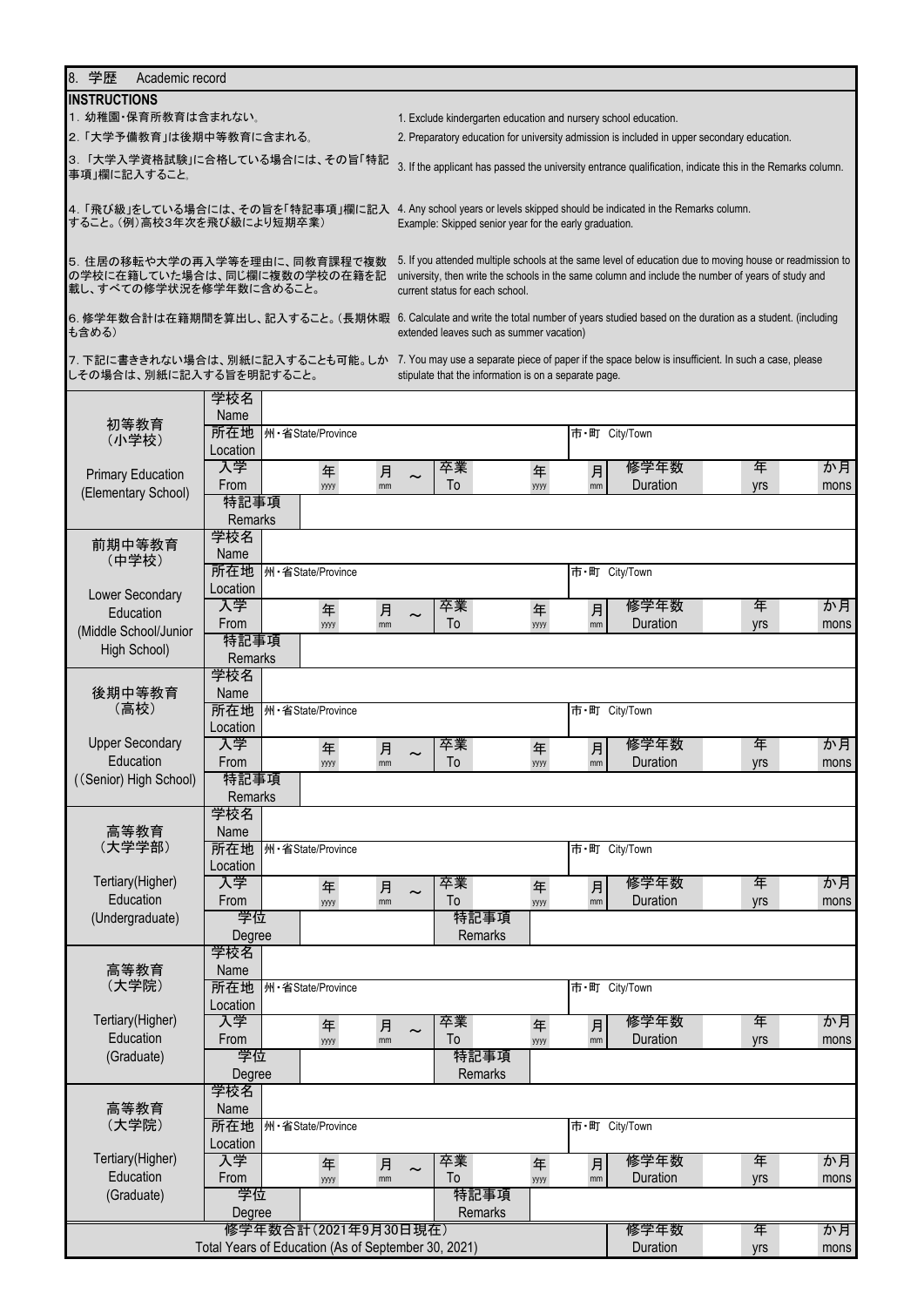| 9.過去に専攻した専門分野(できるだけ具体的に詳細に書くこと。)                                                                                                                                                  |                                                 |                                                                         |                     |          |                         |           |                  |  |          |
|-----------------------------------------------------------------------------------------------------------------------------------------------------------------------------------|-------------------------------------------------|-------------------------------------------------------------------------|---------------------|----------|-------------------------|-----------|------------------|--|----------|
| Field of specialization studied in the past (Be as detailed and specific as possible.)                                                                                            |                                                 |                                                                         |                     |          |                         |           |                  |  |          |
|                                                                                                                                                                                   |                                                 |                                                                         |                     |          |                         |           |                  |  |          |
|                                                                                                                                                                                   |                                                 |                                                                         |                     |          |                         |           |                  |  |          |
|                                                                                                                                                                                   |                                                 |                                                                         |                     |          |                         |           |                  |  |          |
| 10.過去に論文を執筆したことがあるか                                                                                                                                                               |                                                 | 口ある YES                                                                 |                     |          |                         |           | 口ない NO           |  |          |
| Have you ever written a thesis?                                                                                                                                                   |                                                 |                                                                         |                     |          |                         |           |                  |  |          |
| 11.著書、論文(卒業論文を含む。)があればその題名、出版社名、出版年月日、出版場所を記入すること。                                                                                                                                |                                                 |                                                                         |                     |          |                         |           |                  |  |          |
| State the titles or subjects of books and papers (including graduation thesis) authored by applicant, if any, with the name, address of publisher and<br>the date of publication. |                                                 |                                                                         |                     |          |                         |           |                  |  |          |
|                                                                                                                                                                                   |                                                 |                                                                         |                     |          |                         |           |                  |  |          |
|                                                                                                                                                                                   |                                                 |                                                                         |                     |          |                         |           |                  |  |          |
|                                                                                                                                                                                   |                                                 |                                                                         |                     |          |                         |           |                  |  |          |
| 12.現職の有無<br>Do you currently have a job?                                                                                                                                          | 口いいえ<br>N <sub>O</sub>                          | 口はい →<br><b>YES</b>                                                     |                     |          | 勤務先名<br>employer's name |           |                  |  |          |
| 13.職歴(直近2つまで記入すること。アルバイトは除く。)                                                                                                                                                     |                                                 |                                                                         |                     |          |                         |           |                  |  |          |
| Employment record: Write the 2 most recent employment and exclude part-time work.                                                                                                 |                                                 |                                                                         |                     |          |                         |           |                  |  |          |
| 勤務先及び所在地                                                                                                                                                                          |                                                 | 勤務期間                                                                    |                     | 役職名      |                         |           | 職務内容             |  |          |
| Name and location of organization                                                                                                                                                 |                                                 | Period of employment                                                    |                     | Position |                         |           | Type of work     |  |          |
|                                                                                                                                                                                   | From                                            |                                                                         |                     |          |                         |           |                  |  |          |
|                                                                                                                                                                                   | To                                              |                                                                         |                     |          |                         |           |                  |  |          |
|                                                                                                                                                                                   | From                                            |                                                                         |                     |          |                         |           |                  |  |          |
|                                                                                                                                                                                   | To                                              |                                                                         |                     |          |                         |           |                  |  |          |
| 緊急の際の母国の連絡先<br>14.                                                                                                                                                                |                                                 | Person to be notified in applicant's home country in case of emergency. |                     |          |                         |           |                  |  |          |
| 氏名                                                                                                                                                                                |                                                 |                                                                         |                     |          |                         |           | 続柄               |  |          |
| Name                                                                                                                                                                              |                                                 |                                                                         |                     |          |                         |           | Relationship     |  |          |
| 現住所<br><b>Current address</b>                                                                                                                                                     |                                                 |                                                                         |                     |          |                         |           | 職業<br>Occupation |  |          |
| 電話番号/FAX番号                                                                                                                                                                        |                                                 |                                                                         |                     |          |                         |           |                  |  |          |
| Phone / Facsimile number                                                                                                                                                          |                                                 |                                                                         | Email               |          |                         |           |                  |  |          |
| 15.日本への渡航及び滞在歴                                                                                                                                                                    |                                                 | Past visits or stays in Japan List from your most recent visits.        |                     |          |                         |           |                  |  |          |
|                                                                                                                                                                                   | 期間 Period                                       |                                                                         |                     |          |                         |           | 渡航目的 Purpose     |  |          |
| 年<br>From<br>у                                                                                                                                                                    | 月<br>m                                          | To                                                                      | 年<br>y              | 月<br>m   |                         |           |                  |  |          |
| 年                                                                                                                                                                                 | 月                                               |                                                                         | 年                   | 月        |                         |           |                  |  |          |
| From<br>y                                                                                                                                                                         | $\tilde{\phantom{a}}$<br>m                      | To                                                                      | y                   | m        |                         |           |                  |  |          |
|                                                                                                                                                                                   | 私は2021年9月入学国際大学院プログラム(C)募集要項に記載されている事項をすべて了解し、上 |                                                                         |                     |          |                         |           |                  |  |          |
| 記の通り申請資格を満たしていることを確認の上、申請します。                                                                                                                                                     |                                                 |                                                                         |                     |          |                         |           |                  |  |          |
| I understand and accept all the matters stated in the Application Guidelines for International Graduate Program (C)                                                               |                                                 |                                                                         |                     |          |                         |           |                  |  |          |
| commencing in September 2021, and upon confirmation of my qualifications for application as stated above, I hereby                                                                |                                                 |                                                                         |                     |          |                         |           |                  |  |          |
| apply for the admission.                                                                                                                                                          |                                                 |                                                                         |                     |          |                         |           |                  |  |          |
| 申請者署名<br>Applicant's signature                                                                                                                                                    |                                                 |                                                                         | Date of application | 申請年月日    | 20                      | 年<br>year | 月<br>month       |  | 日<br>day |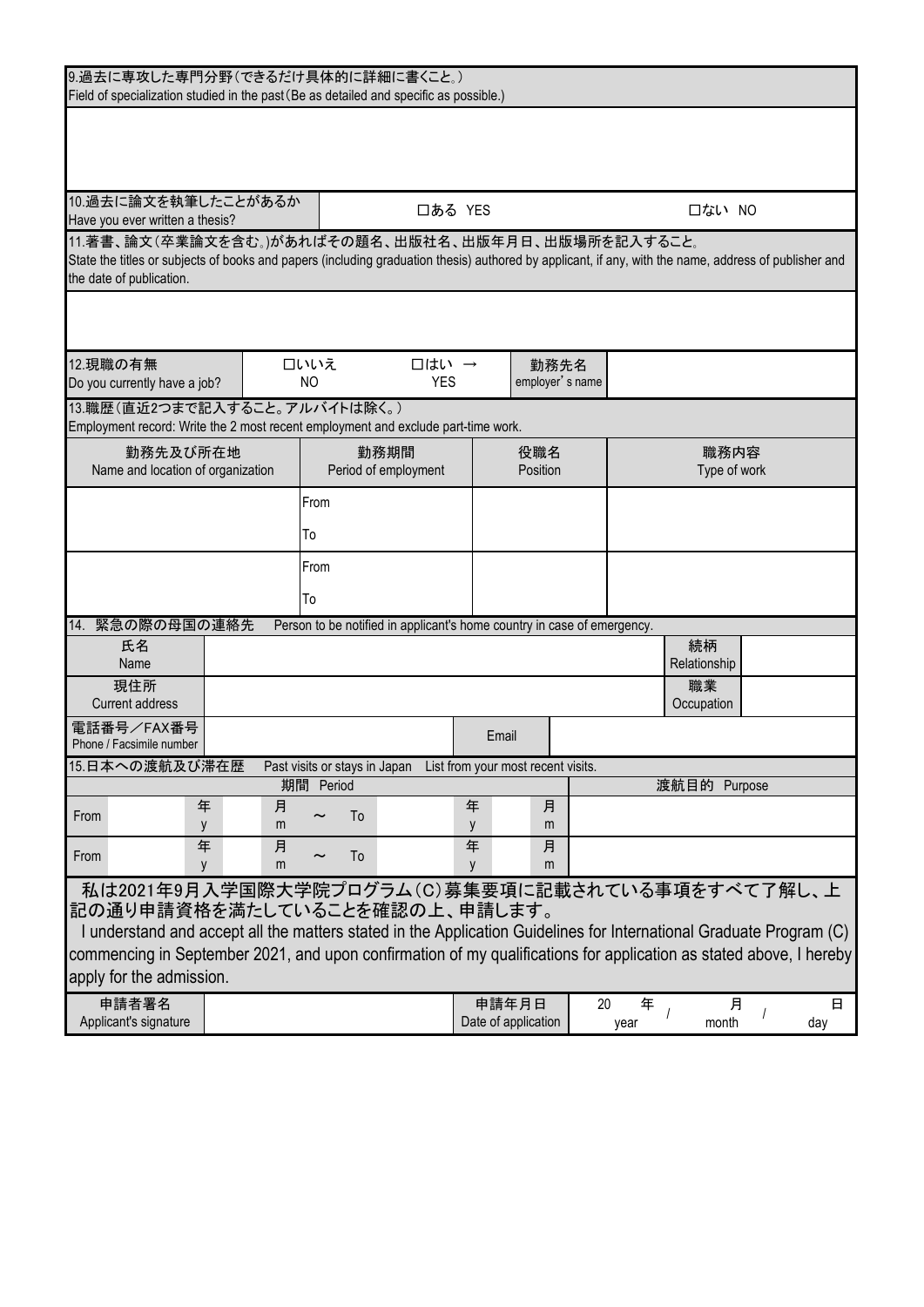### Field of Study and Study Program [Research Proposal]

Full name in native language

(Family name) (First name) (Middle name)

Nationality

Note:

1)State the outline of your major field of study on this side and the details of your study program on the backside of this sheet in concreteness.

2)This section will be used as one of the most important references for selection.

Statement must be typewritten or written in block letters.

3)Additional sheets of paper may be attached if necessary.

,

4) If you have Japanese language ability, write in Japanese.

1.Field of study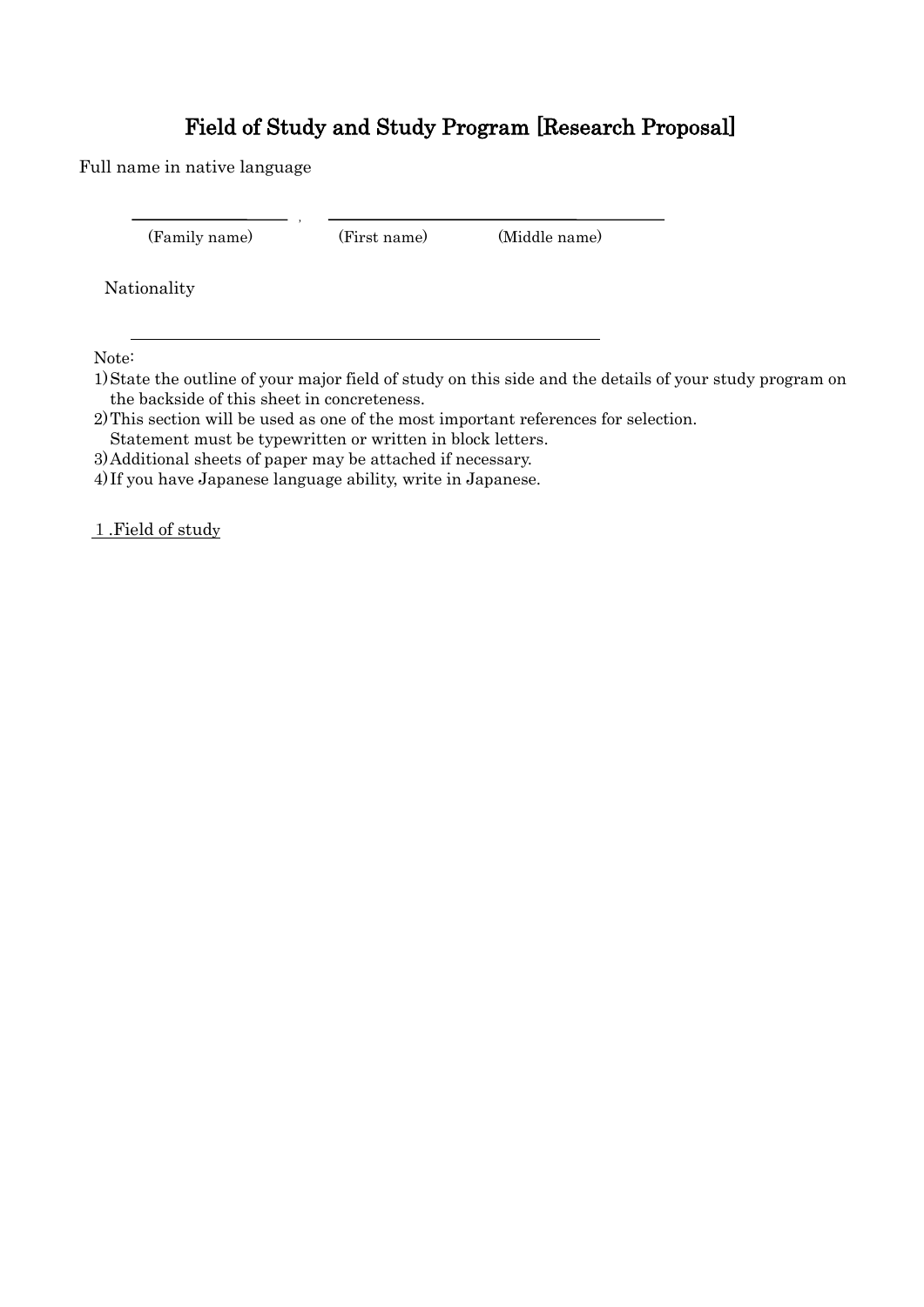#### .Study program in Japan in detail and concreteness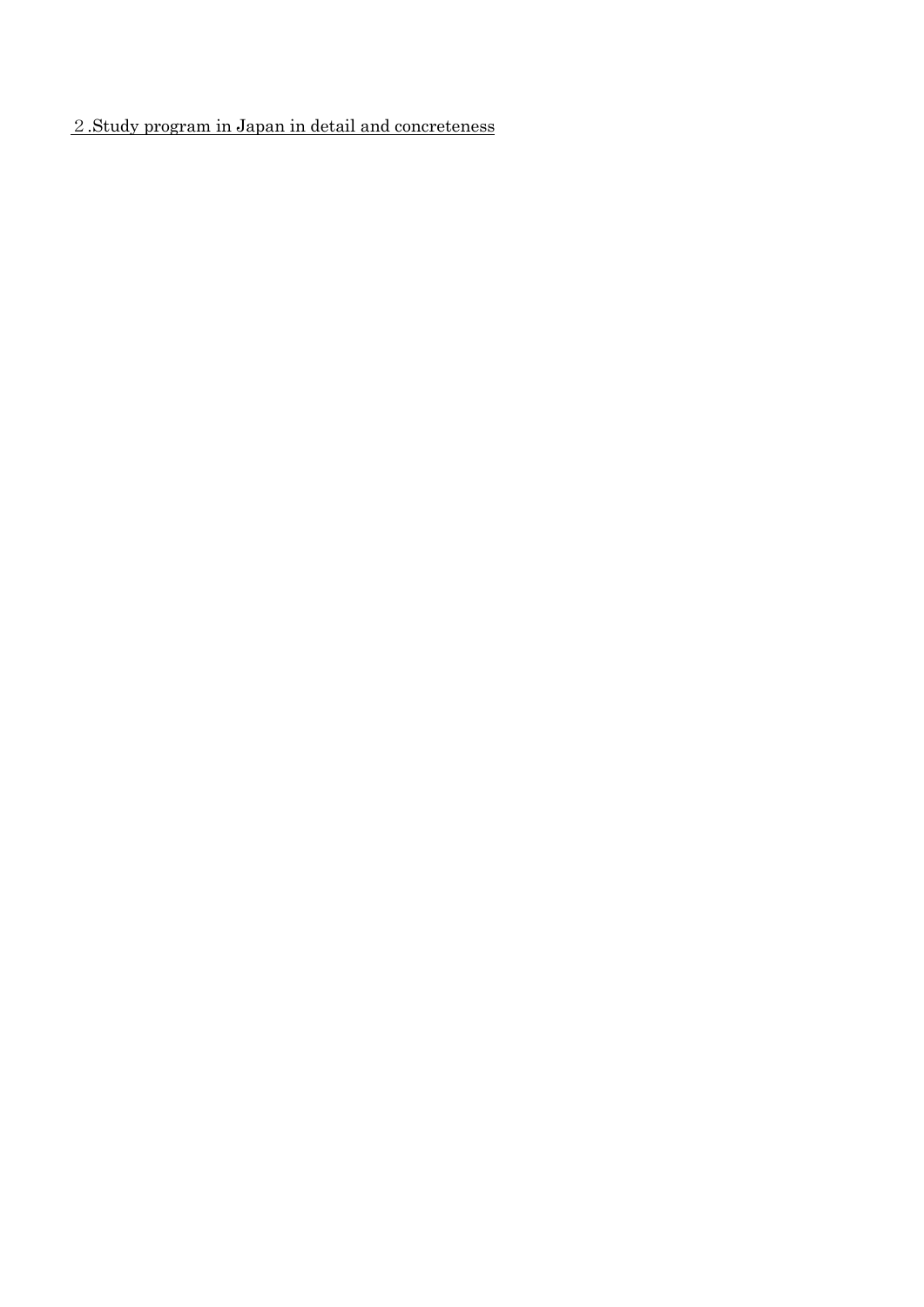# **TOKYO INSTITUTE OF TECHNOLOGY Evaluation sheet with Recommendation**

*This form should be completed by a supervisor, head of department or similar official at the last university attended.*

*Name of the applicant*

#### Last name(Surname) First name Middle name

*On the following scales, please rate the applicant in relation to others in the same year in your department/university. The rating should reflect the applicant's academic record and other objective data.*

|                             | Top $2\%$            | Top $5\%$ | Top $10\%$ | Top 20% | Middle $50\%$ |
|-----------------------------|----------------------|-----------|------------|---------|---------------|
|                             | Truly<br>Exceptional | Excellent | Very Good  | Good    | Average       |
| Academic Performance        |                      |           |            |         |               |
| Intellectual Potential      |                      |           |            |         |               |
| Creativity and Originality  |                      |           |            |         |               |
| Maturity                    |                      |           |            |         |               |
| Ability to work with others |                      |           |            |         |               |

*Please continue on the reverse side.*